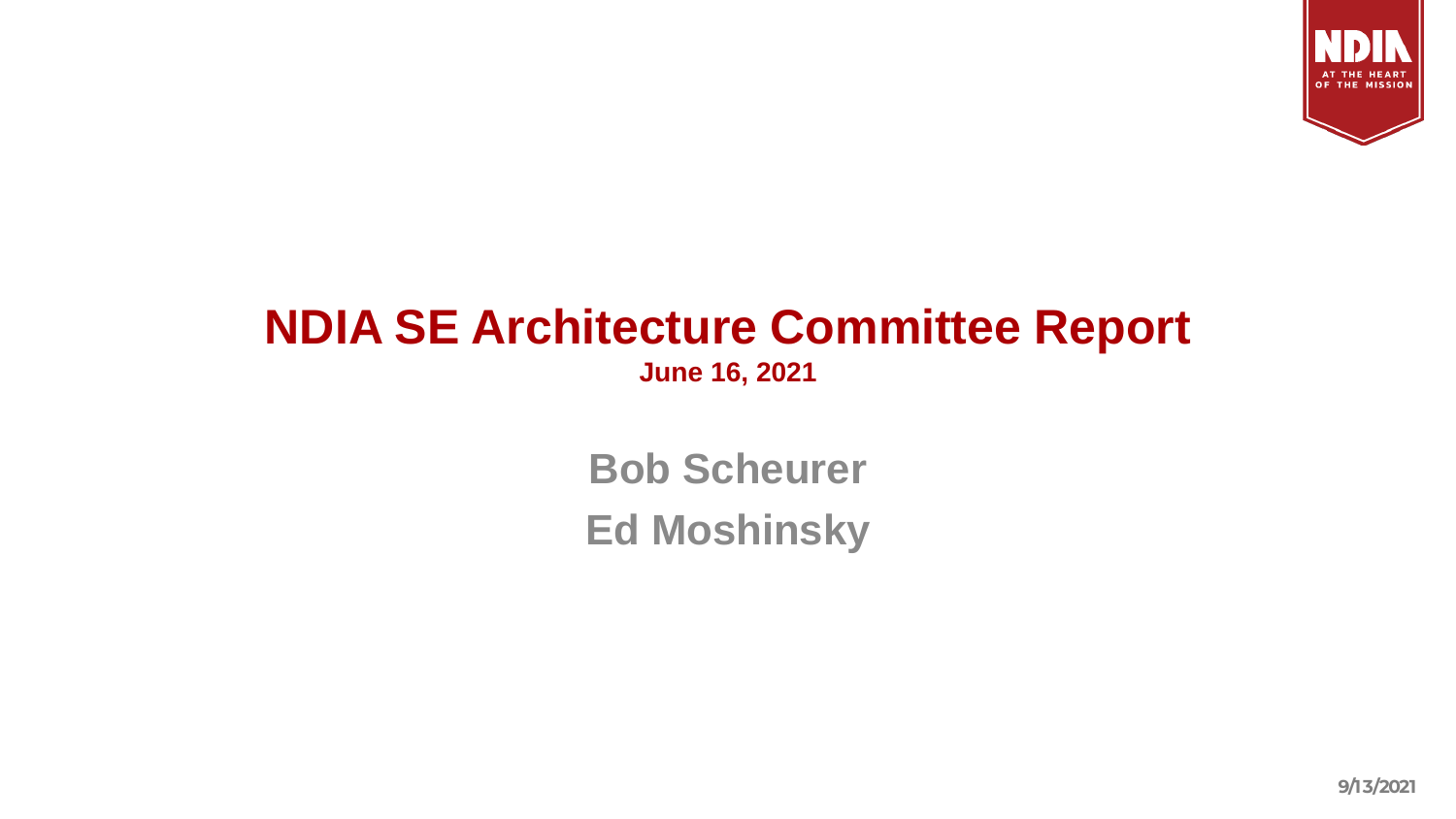# **SE Architecture Committee**



- Mission: Grow Relevance, Usefulness, and Awareness of System Architecting and Architectures in National Defense Systems and Applications
- Purpose: To Facilitate Acumen and Successful Outcomes from System Architecting and Architectures
- Leadership:
	- o Bob Scheurer, Boeing;
	- o Ed Moshinsky, Retired LM

- On-Going Bi-Weekly Full Committee Meetings
- On-Going Bi-Weekly Sub-Committee Meetings (e.g., MOSA Metrics) and Special Meetings, as Needed
- Participating with NDIA Manufacturing Division / Supply Chain Network Committee: Ethan Plotkin, Chair, "Helping OSD Do Sustainment Better"
- Participating in DoD's MOSA (MOSWG) and Tiger Team(s)
- Participating in PSM's Digital Engineering (DEWG) Working Group: Functional Completeness and Volatility Metric
- Participating in Paul Jonas Army MOSA Metrics Working Group Activities/Surveys (They are now also participating in our NDIA SE Architecture Committee metrics work)
- [MOSA White Paper a](https://www.incose.org/docs/default-source/midwest-gateway/events/ndia_mosa_whitepaper_final_20200701.pdf)nd Supporting Briefings

### **Mission / Purpose Stakeholders / Sponsors / Collaborators**

- Stakeholders: Defense Industrial Base Members, DoD, & **Services**
- Sponsor: Nadine Geier, OSD R&E
- Collaborators: INCOSE, AIA, DoD MOSWG;
	- Paul Jonas, MOSA Metrics, US Army Research
- Membership: 87+ members from government, industry, and academia.
- Business Rhythm: Bi-weekly telecons; sub-committee/ working groups/focus teams as required.

### **Recent Accomplishments 2021 Plans / Events / Milestones**

- Focus on MOSA Metrics / Metrics Sub-Committee
	- **Metrics**
	- Contracting Language
- 2021 S&ME Conf. Track on System Architecture
- MOSWG & Tiger Teams Support: MOSA Outreach, et
- Digital Engineering Working Group Support
- Joint Effort w/NDIA Mfg Division/Ethan Plotkin: Better OSD Sustainment - SD-22 Guidebook Update: Data gathering phase
- Mission Engineering Working Group activity
- Other Relevant Plans/Support Areas
	- o SE Modernization w/Nadine Geier, OUSD(R&E) SE Director
	- o Reference Architectures
	- o Modularity & Openness Partitioning and Representations in Architecture Models